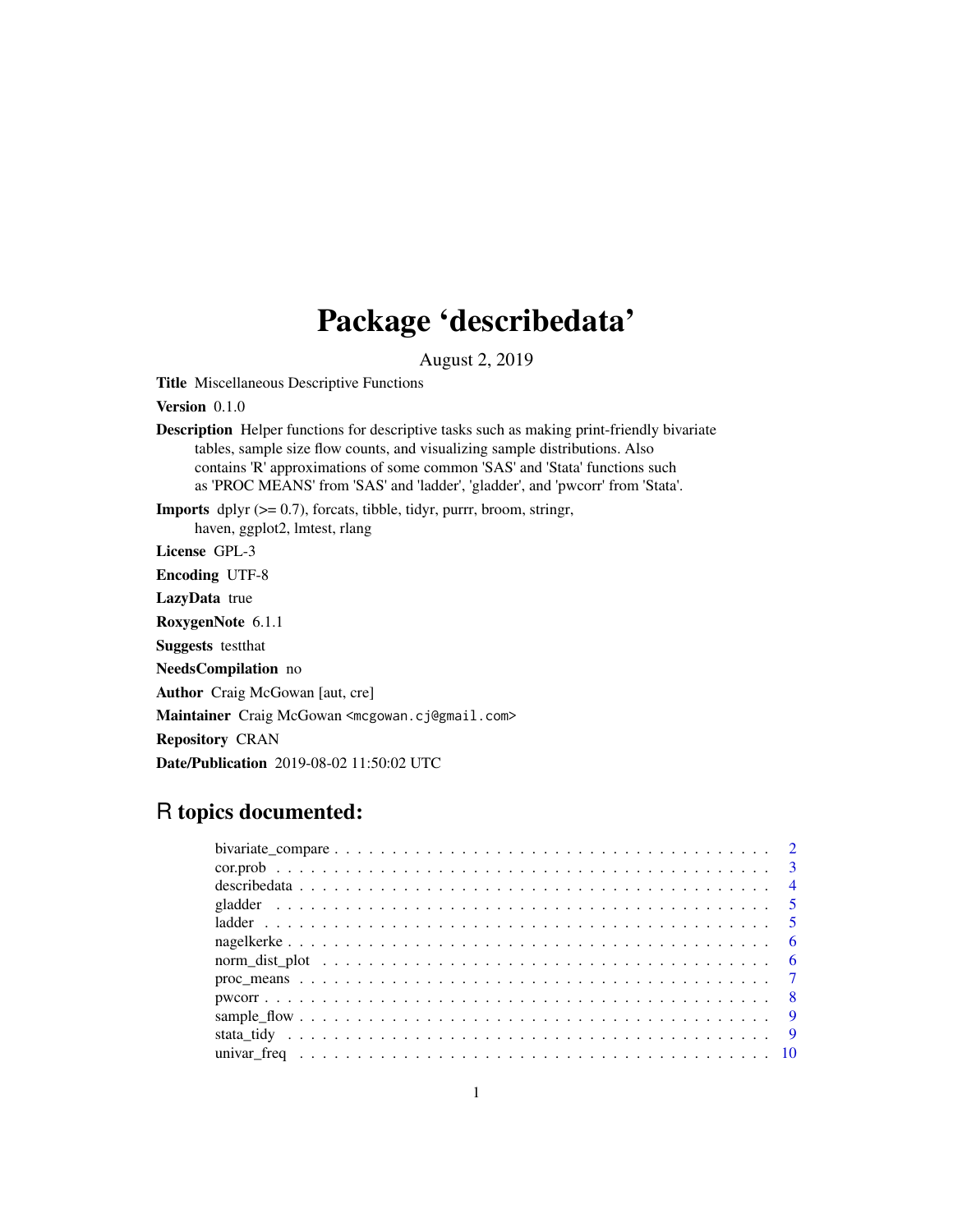# <span id="page-1-0"></span>**Index** [11](#page-10-0)

<span id="page-1-1"></span>

# Description

Descriptive statistics for categorical variables as well as normally and non-normally distributed continuous variables, split across levels of a categorical variable. Depending on the variable type, an appropriate statistical test is used to assess differences across levels of the comparison variable.

# Usage

```
bivariate_compare(df, compare, normal_vars = NULL,
  non_normal_vars = NULL, cat_vars = NULL, display_round = 2,
  p = TRUE, p_{round} = 4, include_{na} = FALSE, col_{na} = TRUE,
  cont_n = FALSE, all_cont_mean = FALSE, all_cont_median = FALSE,
  iqr = TRUE, fisher = FALSE, workspace = NULL, var_order = NULL,
  var_label_df = NULL)
```
# Arguments

| df              | A data.frame or tibble.                                                                                                                                                                                                                        |
|-----------------|------------------------------------------------------------------------------------------------------------------------------------------------------------------------------------------------------------------------------------------------|
| compare         | Discrete variable. Separate statistics will be produced for each level, with statis-<br>tical tests across levels. Must be quoted.                                                                                                             |
| normal_vars     | Character vector of normally distributed continuous variables that will be in-<br>cluded in the descriptive table.                                                                                                                             |
| non_normal_vars |                                                                                                                                                                                                                                                |
|                 | Character vector of non-normally distributed continuous variables that will be<br>included in the descriptive table.                                                                                                                           |
| cat_vars        | Character vector of categorical variables that will be included in the descriptive<br>table.                                                                                                                                                   |
| display_round   | Number of decimal places displayed values should be rounded to                                                                                                                                                                                 |
| p               | Logical. Should p-values be calculated and displayed? Default TRUE.                                                                                                                                                                            |
| p_round         | Number of decimal places p-values should be rounded to.                                                                                                                                                                                        |
| include_na      | Logical. Should NA values be included in the table and accompanying statistical<br>tests? Default FALSE.                                                                                                                                       |
| $col_n$         | Logical. Should the total number of observations be displayed for each column?<br>Default TRUE.                                                                                                                                                |
| $cont_n$        | Logical. Display sample n for continuous variables in the table. Default FALSE.                                                                                                                                                                |
| all_cont_mean   | Logical. Display mean (sd) for all continuous variables. Default FALSE results in<br>mean (sd) for normally distributed variables and median (IQR) for non-normally<br>distributed variables. Must be $FALSE$ if $all\_cont\_median == TRUE$ . |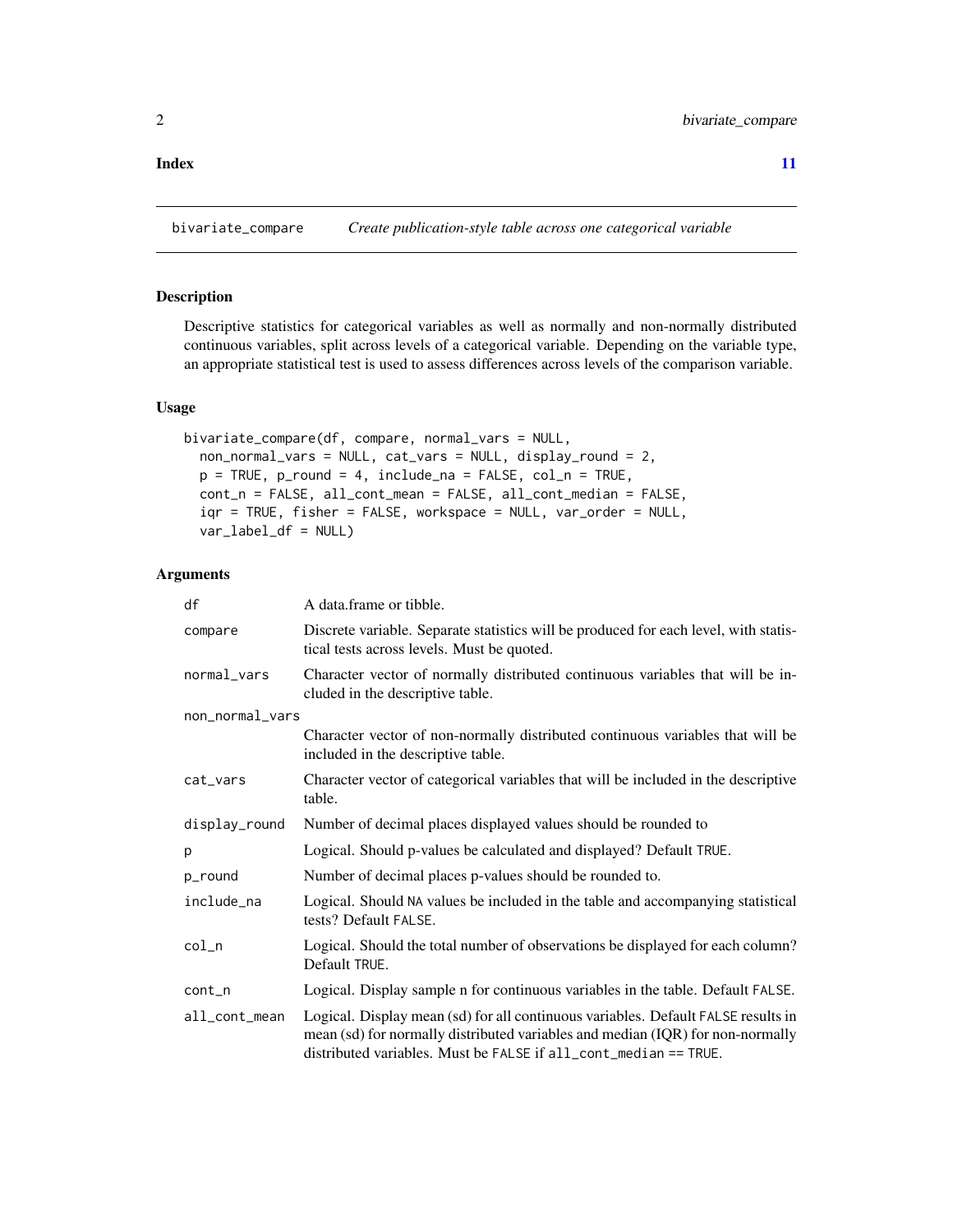#### <span id="page-2-0"></span>cor.prob 3

| all_cont_median |                                                                                                                                                                                                                                            |
|-----------------|--------------------------------------------------------------------------------------------------------------------------------------------------------------------------------------------------------------------------------------------|
|                 | Logical. Display median (sd) for all continuous variables. Default FALSE re-<br>sults in mean (sd) for normally distributed variables and median (IQR) for non-<br>normally distributed variables. Must be FALSE if all_cont_mean == TRUE. |
| igr             | Logical. If the median is displayed for a continuous variable, should interquar-<br>tile range be displayed as well (TRUE), or should the values for the 25th and 75th<br>percentiles be displayed (FALSE)? Default TRUE                   |
| fisher          | Logical. Should Fisher's exact test be used for categorical variables? Default<br>FALSE. Ignored if $p ==$ FALSE.                                                                                                                          |
| workspace       | Numeric variable indicating the workspace to be used for Fisher's exact test. If<br>NULL, the default, the default value of 2e5 is used. Ignored if $fisher = FALSE$ .                                                                     |
| var_order       | Character vector listing the variable names in the order results should be dis-<br>played. If NULL, the default, continuous variables are displayed first, followed<br>by categorical variables.                                           |
| var_label_df    | A data. frame or tibble with columns "variable" and "label" that contains dis-<br>play labels for each variable specified in normal_vars, non_normal_vars, and<br>cat_vars.                                                                |

# Details

Statistical differences between normally distributed continuous variables are assessed using aov(), differences in non-normally distributed variables are assessed using kruskal.test(), and differences in categorical variables are assessed using chisq.test() by default, with a user option for fisher.test() instead.

# Value

A data.frame with columns label, overall, a column for each level of compare, and p.value. For normal\_vars, mean (SD) is displayed, for non\_normal\_vars median (IQR) is displayed, and for cat\_vars n (percent) is displayed. For p values on continuous variables, a superscript 'a' denotes the Kruskal-Wallis test was used

# Examples

```
bivariate_compare(iris, compare = "Species", normal_vars = c("Sepal.Length", "Sepal.Width"))
```

```
bivariate_compare(mtcars, compare = "cyl", non_normal_vars = "mpg")
```
cor.prob *Calculate pairwise correlations*

# Description

Internal function to calculate pairwise correlations and return p values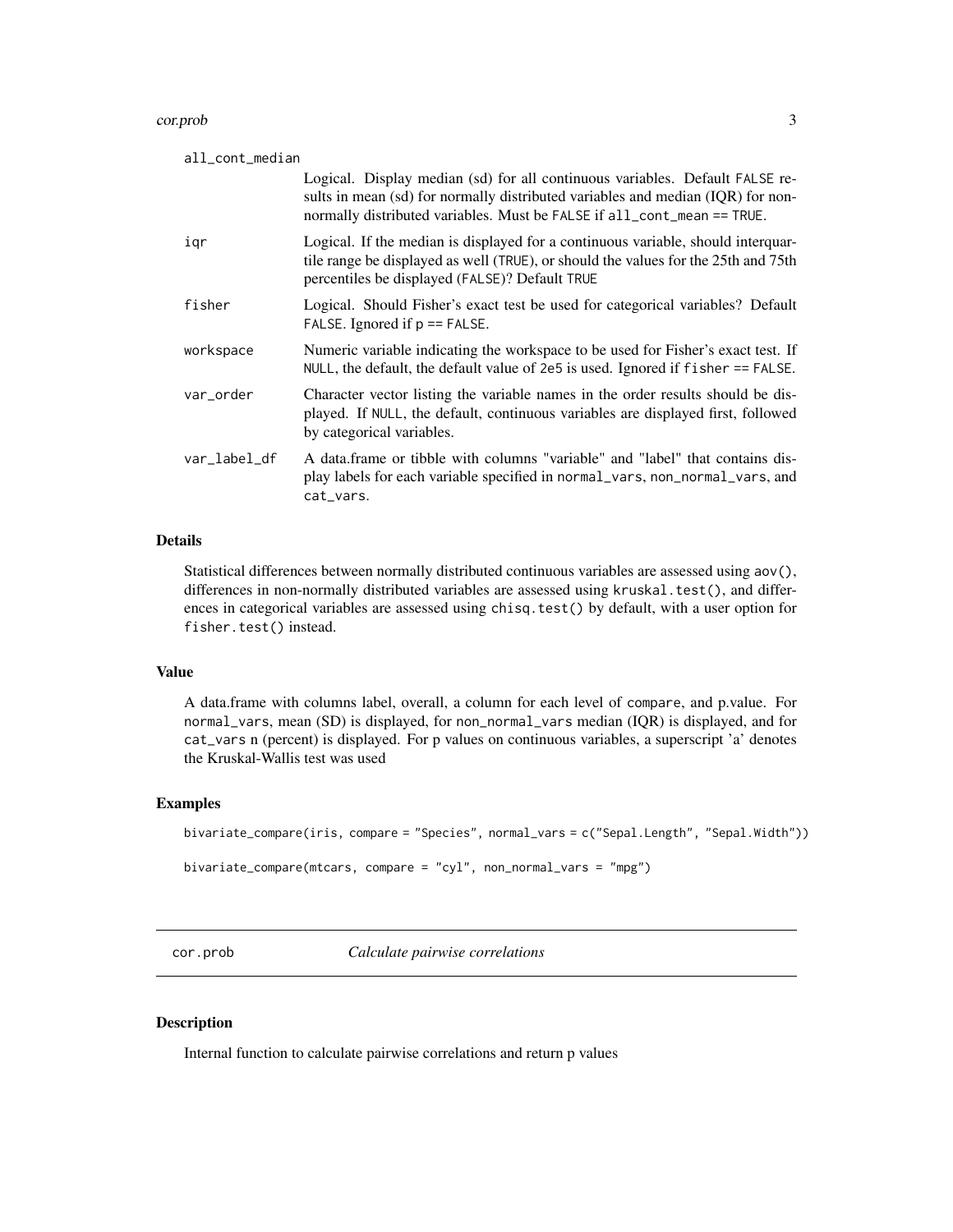#### <span id="page-3-0"></span>Usage

cor.prob(df)

# Arguments

df A data frame or tibble.

#### Value

A data.frame with columns h\_var, v\_var, and p.value

| describedata |           | describedata: Miscellaneous descriptive and SAS/Stata duplicate |  |  |
|--------------|-----------|-----------------------------------------------------------------|--|--|
|              | functions |                                                                 |  |  |

#### Description

The helpR package contains descriptive functions for tasks such as making print-friendly bivariate tables, sample size flow counts, and more. It also contains R approximations of some common, useful SAS/Stata functions.

#### Frequency functions

The helper functions [bivariate\\_compare](#page-1-1) and [univar\\_freq](#page-9-1) create frequency tables. [univar\\_freq](#page-9-1) produces simple n and percent for categories of a single variable, while [bivariate\\_compare](#page-1-1) compares continuous or categorical variables across categories of a comparison variable. This is particularly useful for generating a Table 1 or 2 for a publication manuscript.

#### Sample size functions

[sample\\_flow](#page-8-1) produces tables illustrating how final sample size is determined and the number of participants excluded by each exclusion criteria.

#### Other helper functions

[nagelkerke](#page-5-1) calculates the Nagelkerke pseudo r-squared for a logistic regression model.

# Stata replica functions

[ladder](#page-4-1), [gladder](#page-4-2), and [pwcorr](#page-7-1) are approximate replicas of the respective Stata functions. Not all functionality is currently incorporated. [stata\\_tidy](#page-8-2) reformats R model output to a format similar to Stata.

#### SAS replica functions

[proc\\_means](#page-6-1) is an approximate replica of the respective SAS function. Not all functionality is currently incorporated.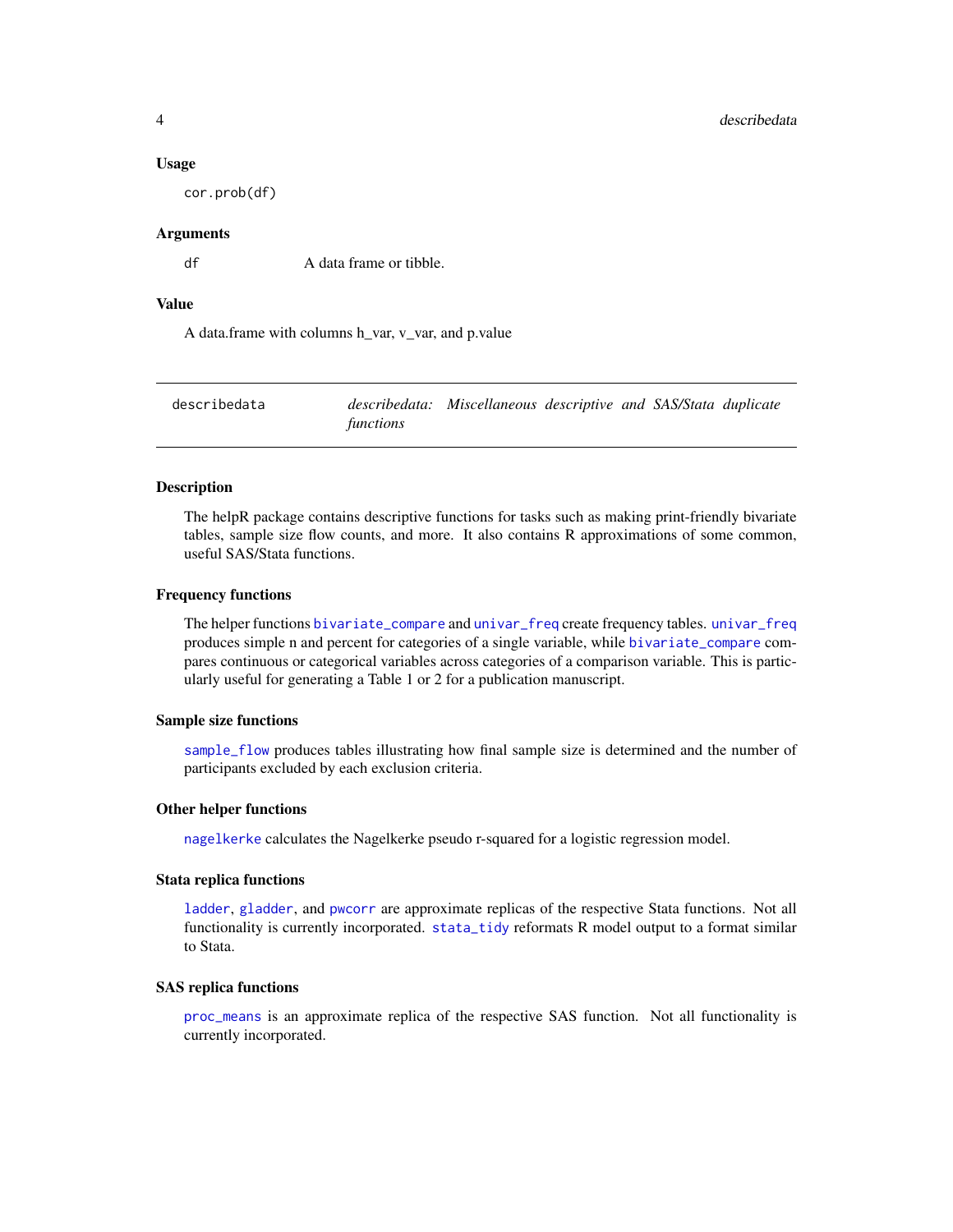<span id="page-4-2"></span><span id="page-4-0"></span>

# Description

Creates ladder-of-powers histograms to visualize nine common transformations and compare each to a normal distribution. The following transformations are included: identity, cubic, square, square root, natural logarithm, inverse square root, inverse, inverse square, and inverse cubic.

# Usage

gladder(x)

#### Arguments

x A continuous numeric vector.

# Value

A ggplot object with plots of each transformation

#### Examples

gladder(iris\$Sepal.Length) gladder(mtcars\$disp)

<span id="page-4-1"></span>ladder *Replica of Stata's ladder function*

# Description

Searches the ladder of powers histograms to find a transformation to make x normally distributed. The Shapiro-Wilkes test is used to assess for normality. The following transformations are included: identity, cubic, square, square root, natural logarithm, inverse square root, inverse, inverse square, and inverse cubic.

# Usage

ladder(x)

#### Arguments

x A continuous numeric vector.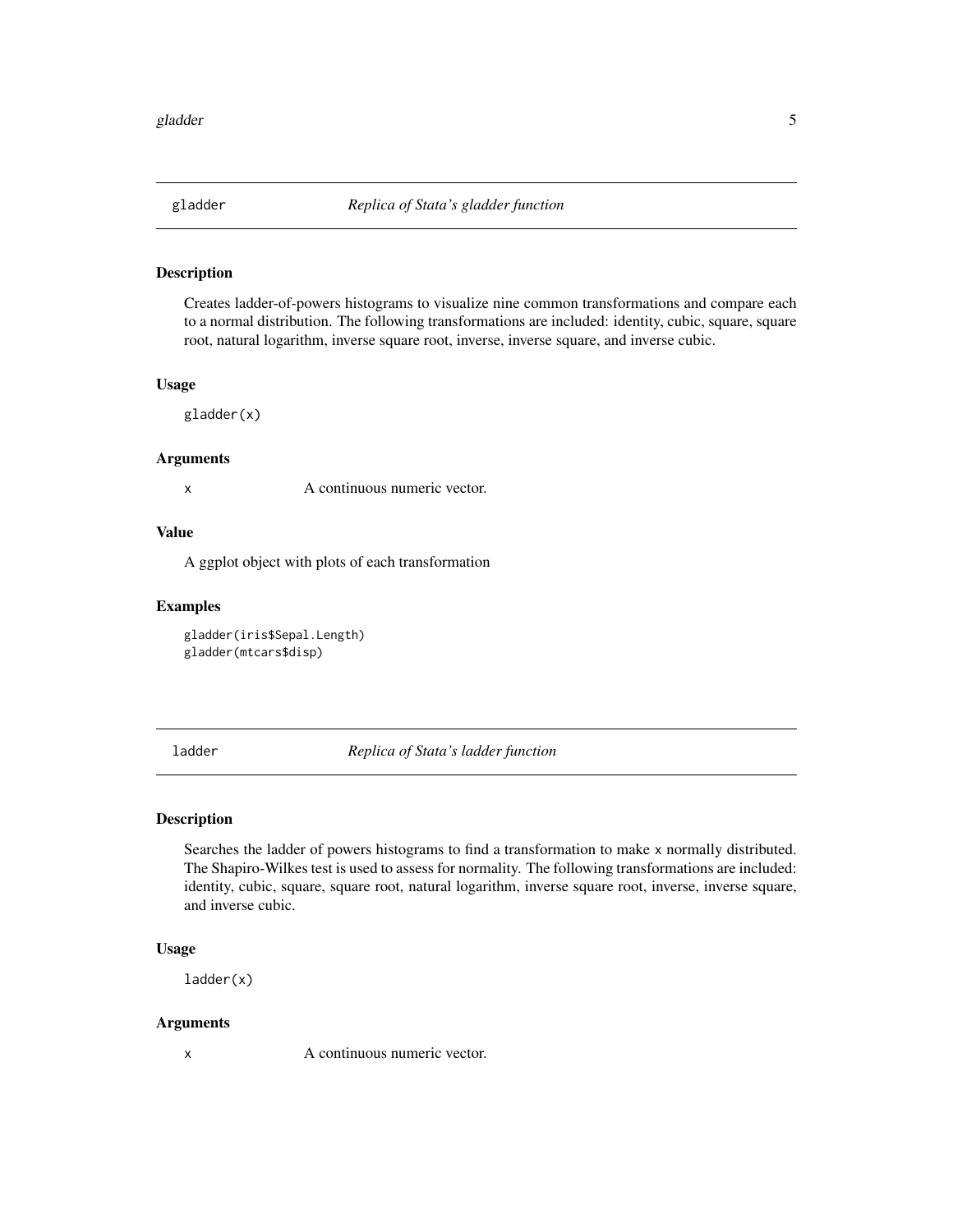# <span id="page-5-0"></span>Value

A data.frame

#### Examples

```
ladder(iris$Sepal.Length)
ladder(mtcars$disp)
```
<span id="page-5-1"></span>nagelkerke *Calculate Nagelkerke pseudo r-squared*

#### Description

Calculate Nagelkerke pseudo r-squared from a fitted model object.

#### Usage

nagelkerke(mod)

#### Arguments

mod A glm model object, usually from logistic regression. The model must have been fit using the data option, in order to extract the data from the model object.

# Value

Numeric value of Nagelkerke r-squared for the model

norm\_dist\_plot *Create density histogram with normal distribution overlaid*

# Description

Plots a simple density histogram for a continuous variable with a normal distribution overlaid. The overlaid normal distribution has the same mean and standard deviation as the provided variable, and the plot provides a visual means to assess the normality of the variable's distribution.

#### Usage

norm\_dist\_plot(df, vars)

# Arguments

| df   | A data frame or tibble.                          |
|------|--------------------------------------------------|
| vars | A character vector of continuous variable names. |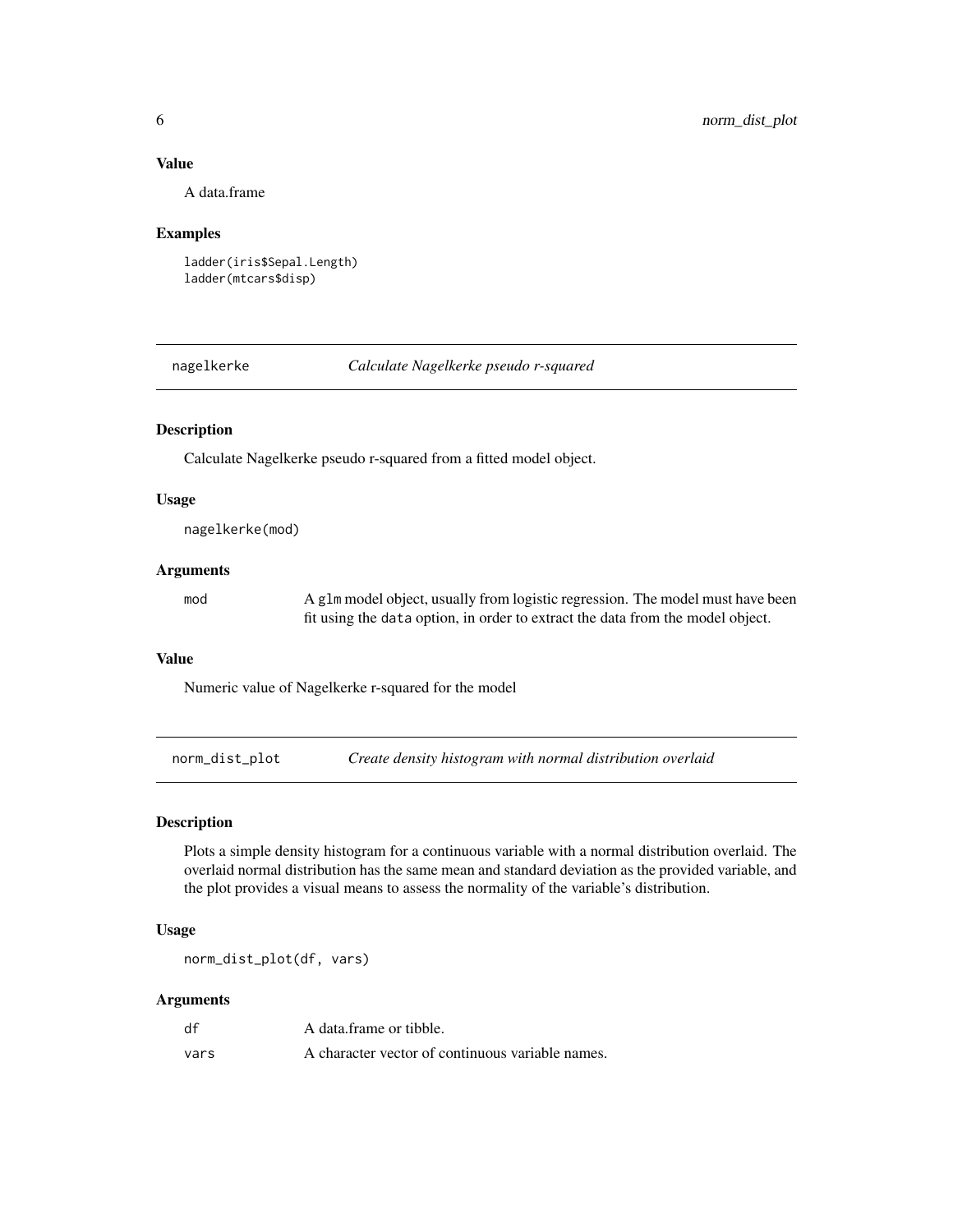<span id="page-6-0"></span>proc\_means 7

# Value

A ggplot object.

# Examples

```
norm_dist_plot(df = iris, vars = "Sepal.Width")
norm_dist_plot(df = iris,
               vars = c("Sepal.Width", "Sepal.Length"))
```
<span id="page-6-1"></span>

proc\_means *Replica of SAS's PROC MEANS*

# Description

Descriptive statistics for continuous variables, with the option of stratifying by a categorical variable.

#### Usage

```
proc_means(df, vars = NULL, var_order = NULL, by = NULL, n = T,
 mean = TRUE, sd = TRUE, min = TRUE, max = TRUE, median = FALSE,
 q1 = FALSE, q3 = FALSE, iqr = FALSE, nmiss = FALSE,
 nobs = FALSE, p = FALSE, p-round = 4, display-round = 3)
```
# Arguments

| df        | A data frame or tibble.                                                                                                                                                      |
|-----------|------------------------------------------------------------------------------------------------------------------------------------------------------------------------------|
| vars      | Character vector of numeric variables to generate descriptive statistics for. If the<br>default (NULL), all variables are included, except for any specified in by.          |
| var_order | Character vector listing the variable names in the order results should be dis-<br>played. If the default (NULL), variables are displayed in the order specified in<br>vars. |
| by        | Discrete variable. Separate statistics will be produced for each level. Default<br>NULL provides statistics for all observations.                                            |
| n         | logical. Display number of rows with values. Default TRUE.                                                                                                                   |
| mean      | logical. Display mean value. Default TRUE.                                                                                                                                   |
| sd        | logical. Display standard deviation. Default TRUE.                                                                                                                           |
| min       | logical. Display minimum value. Default TRUE.                                                                                                                                |
| max       | logical. Display maximum value. Default TRUE.                                                                                                                                |
| median    | logical. Display median value. Default FALSE.                                                                                                                                |
| q1        | logical. Display first quartile value. Default FALSE.                                                                                                                        |
| q3        | logical. Display third quartile value. Default FALSE.                                                                                                                        |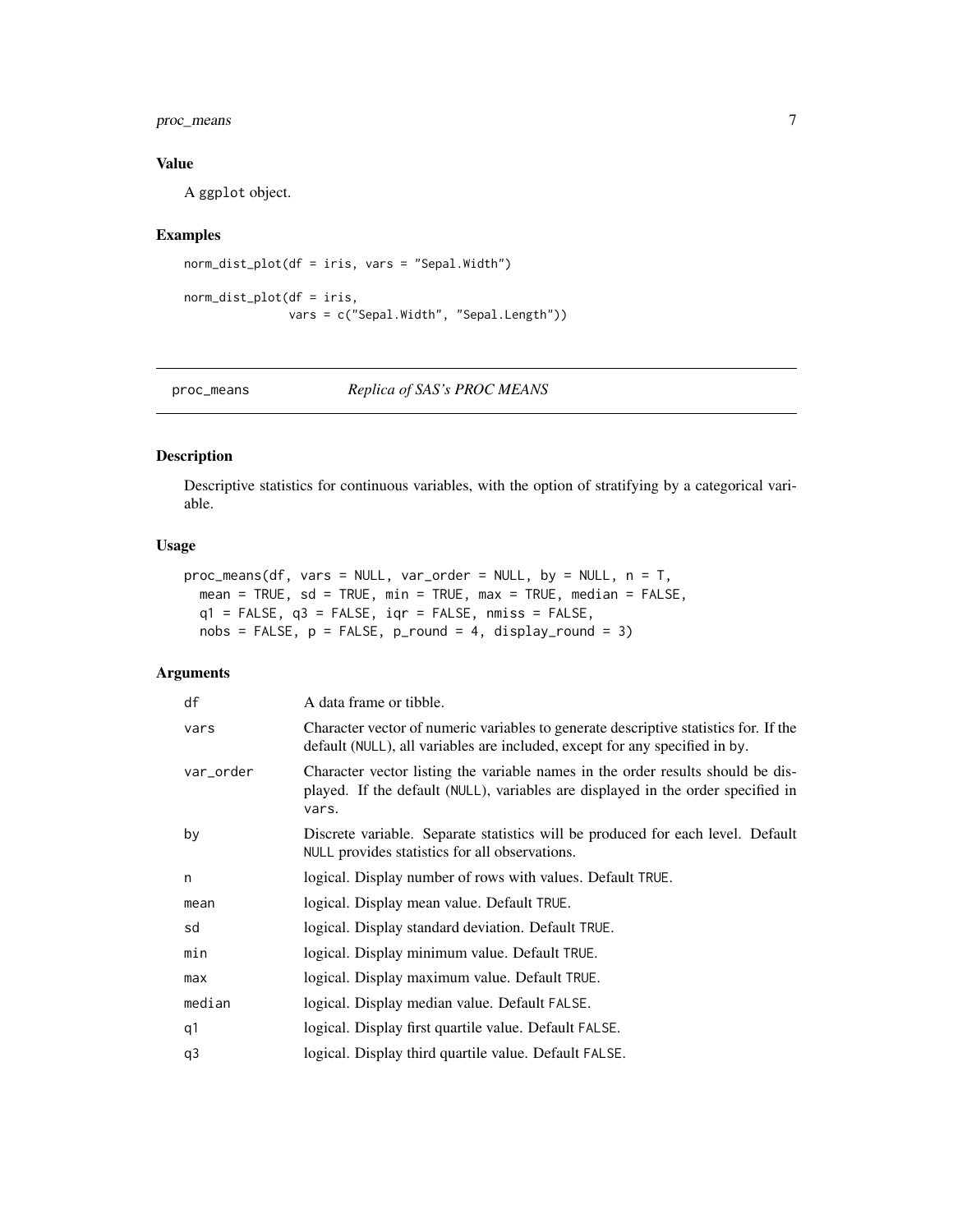<span id="page-7-0"></span>

| iqr           | logical. Display interquartile range. Default FALSE.                                                          |
|---------------|---------------------------------------------------------------------------------------------------------------|
| nmiss         | logical. Display number of missing values. Default FALSE.                                                     |
| nobs          | logical. Display total number of rows. Default FALSE.                                                         |
| p             | logical. Calculate p-value across by groups using aov. Ignored if no by variable<br>specified. Default FALSE. |
| p_round       | Number of decimal places p-values should be rounded to.                                                       |
| display_round | Number of decimal places displayed values should be rounded to                                                |

#### Value

A data.frame with columns variable, by variable, and a column for each summary statistic.

# Examples

```
proc_means(iris, vars = c("Sepal.Length", "Sepal.Width"))
proc_means(iris, by = "Species")
```
<span id="page-7-1"></span>pwcorr *Replica of Stata's pwcorr function*

# Description

Calculate and return a matrix of pairwise correlation coefficients. Returns significance levels if method == "pearson"

#### Usage

pwcorr(df, vars = NULL, method = "pearson", var\_label\_df = NULL)

# Arguments

| df           | A data frame or tibble.                                                                                                              |
|--------------|--------------------------------------------------------------------------------------------------------------------------------------|
| vars         | A character vector of numeric variables to generate pairwise correlations for. If<br>the default (NULL), all variables are included. |
| method       | One of "pearson", "kendall", or "spearman" passed on to "cor".                                                                       |
| var_label_df | A data frame or tibble with columns "variable" and "label" that contains display<br>labels for each variable specified in vars.      |

# Value

A data.frame displaying the pairwise correlation coefficients between all variables in vars.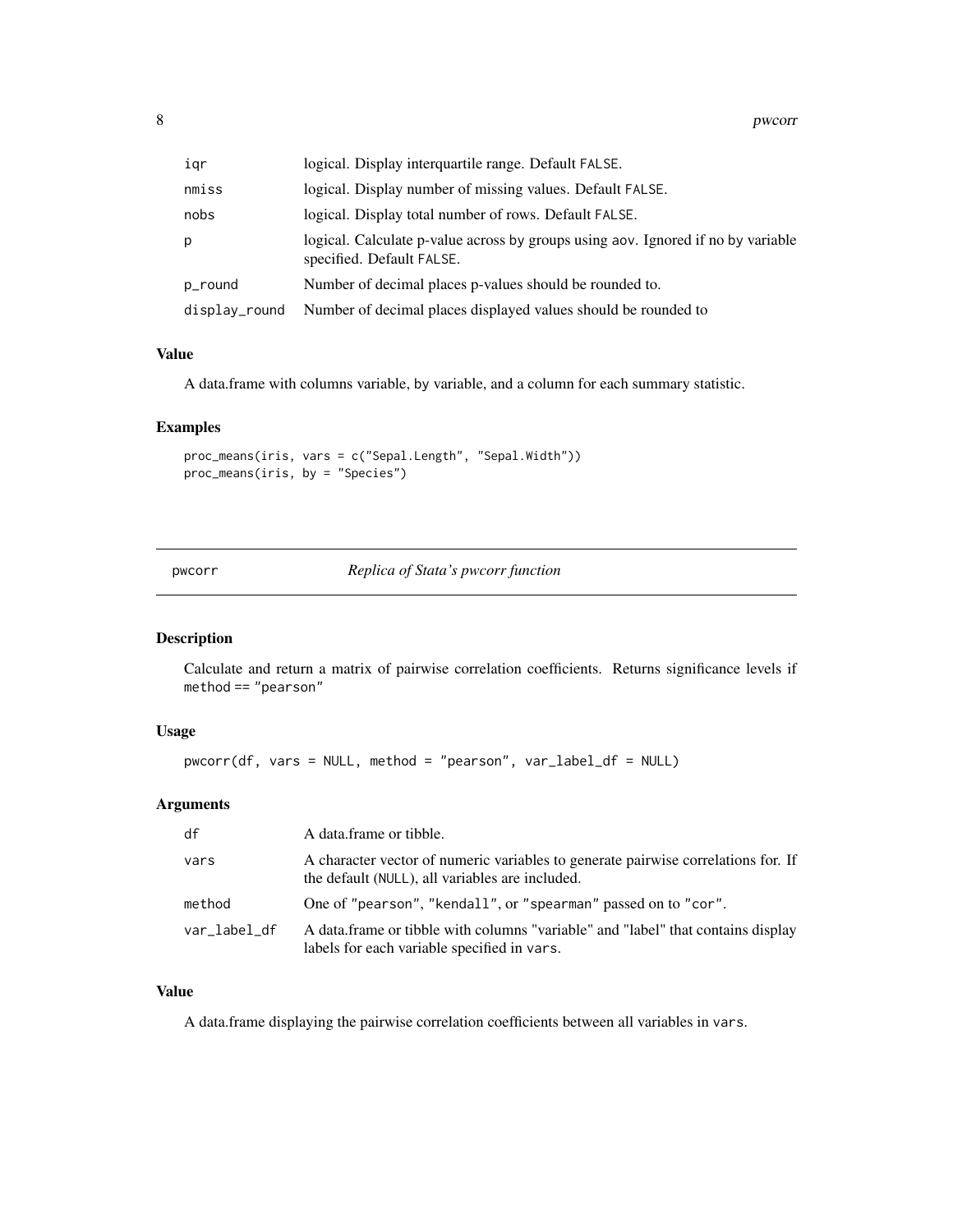<span id="page-8-1"></span><span id="page-8-0"></span>

# Description

Generate a table illustrating sequential exclusion from an analytical sample due to user specified exclusions.

# Usage

sample\_flow(df, exclusions = c())

# Arguments

| df         | A data frame or tibble.                                                         |
|------------|---------------------------------------------------------------------------------|
| exclusions | Character vector of logical conditions indicating which rows should be excluded |
|            | from the final sample. Exclusions occur in the order specified.                 |

# Value

A data.frame with columns Exclusion, 'Sequential Excluded', and 'Total Excluded' for display.

<span id="page-8-2"></span>

| stata_tidy | Tidy model output into similar format from Stata |
|------------|--------------------------------------------------|
|------------|--------------------------------------------------|

# Description

Create a display data frame similar to Stata model output for a fitted R model.

#### Usage

```
stata_tidy(mod, var_label_df = NULL)
```
# Arguments

| mod          | A fitted model object                                                                                                |
|--------------|----------------------------------------------------------------------------------------------------------------------|
| var label df | A data frame or tibble with columns "variable" and "label" that contains display<br>labels for each variable in mod. |

# Value

A data.frame with columns term and display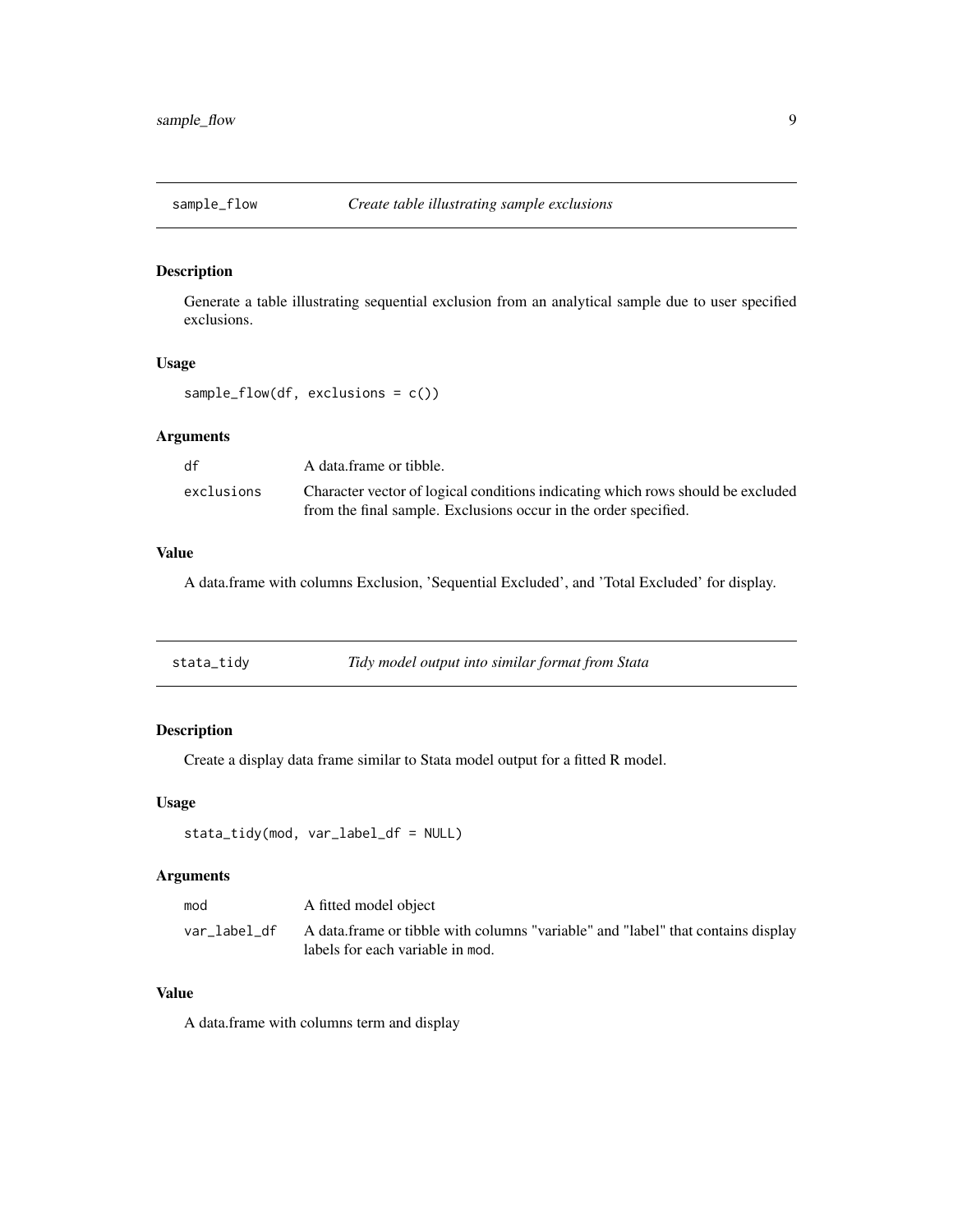<span id="page-9-1"></span><span id="page-9-0"></span>

# Description

Descriptive statistics (N,

# Usage

univar\_freq(df, var, na.rm = FALSE)

# Arguments

| df    | A data frame or tibble.                                     |
|-------|-------------------------------------------------------------|
| var   | A discrete, numeric variable.                               |
| na.rm | logical. Should missing values (including NaN) be removed?) |

# Value

A data.frame with columns var, NObs, and Percent

# Examples

univar\_freq(iris, var = "Species") univar\_freq(mtcars, var = "cyl")